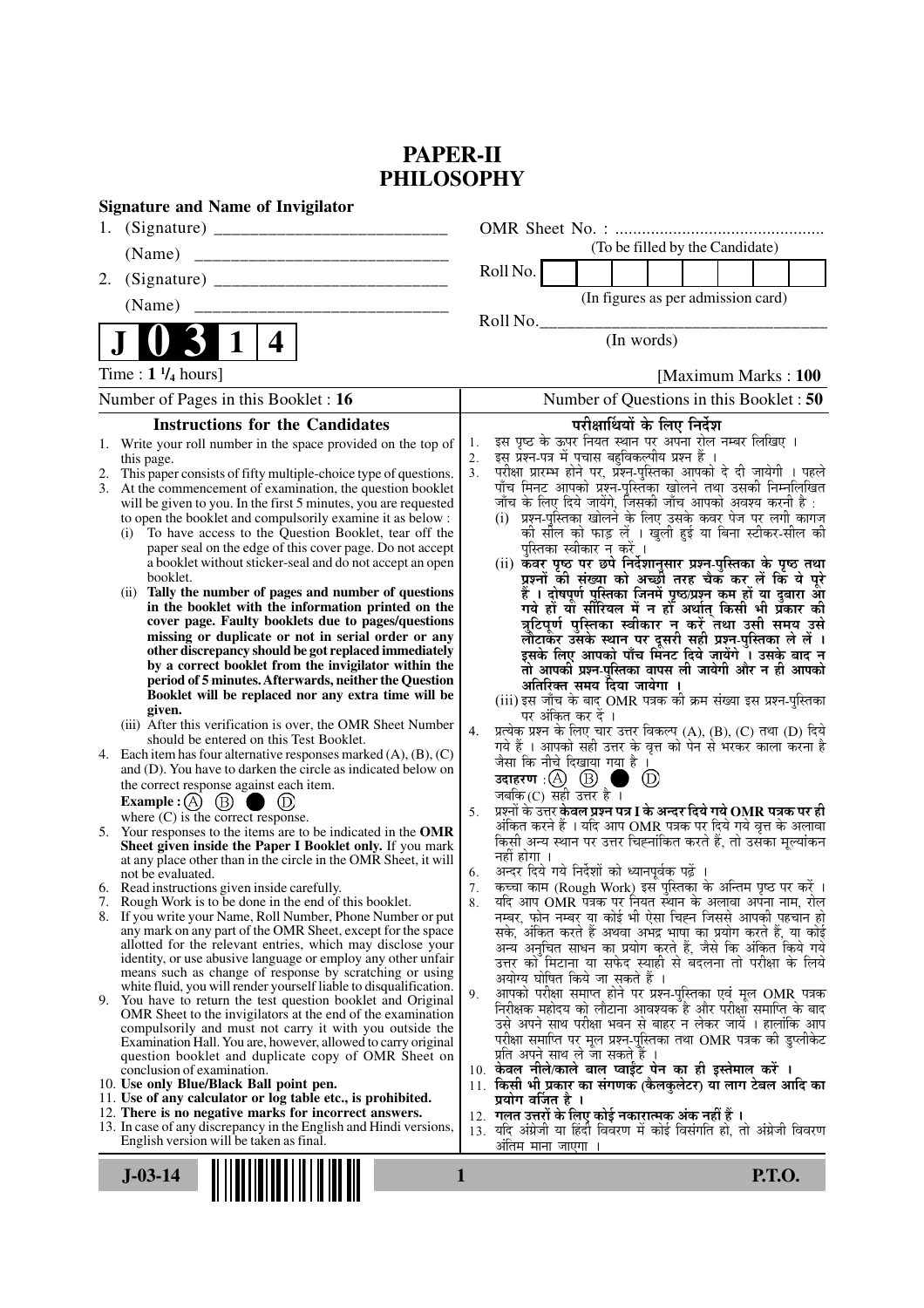#### **PHILOSOPHY Paper – II**

### **Note :** This paper contains **fifty (50)** objective type questions of **two (2)** marks each. **All** questions are compulsory.

- **1.** Bhutayajña is performed for the wellbeing of
	- (A) Souls of dead persons
	- (B) Souls of the ancestors
	- (C) The Performer
	- (D) None of the above
- **2.** The correct sequence of some items of drādaśanidāna according to the Buddhists is
	- (A) Nāmarūpa, Vijñāna, Sa\_\_\_\_\_\_\_\_ <sup>ā</sup>yatan, Sparśa
	- (B) Vijñāna, Nāmarūpa, Sadāyatan, Sparśa
	- (C) Vijñāna, Nāmarūpa, Sparśa, Sadāyatan
	- (D) Sadāyatan, Vijñāna, Nāmarūpa, Sparśa
- **3.** Bandhana (bondage) is of two types i.e. Bhāvabandhana & Dravyabandhana – this view is upheld by
	- (A) Nyāya
	- (B) Yoga
	- (C) Jaina
	- (D) None of the above
- **4.** Which school holds that God exists, but he has not created the World ?
	- (A) Vaiśesika
	- (B) Cārvāka
	- (C) Yoga
	- (D) Nyāya

**Paper-II 2 J-03-14** 

- **5.** Svalaksana according to the Buddhists is
	- (A) Momentary only
	- (B) Real only
	- (C) Both momentary and real
	- (D) Eternal and real
- **6.** Given below an Assertion (A) and a Reason (R).

 Consider them and select the correct code in the context of Buddhism.

- **Assertion (A) :** Even Nirvāna is a stable of misery.
- **Reason (R) :** Sarvam duhkham duhkham

### **Code :**

- (A) Both (A) and (R) are true and (R) is the correct explanation of  $(A)$ .
- (B) (A) is true and (R) is false and (R) is the correct explanation of  $(A)$
- (C) (A) is false and (R) is true and (R) is not the correct explanation of (A).
- (D) (A) and (R) are both false and (R) is not the correct explanation of (A).
- **7.** According to Nyāya which Pramāna cognizes absence ?
	- (A) Pratyaksha
	- (B) Anumān
- (C) Anupalabdhi
- (D)  $\overline{\text{Sabda}}$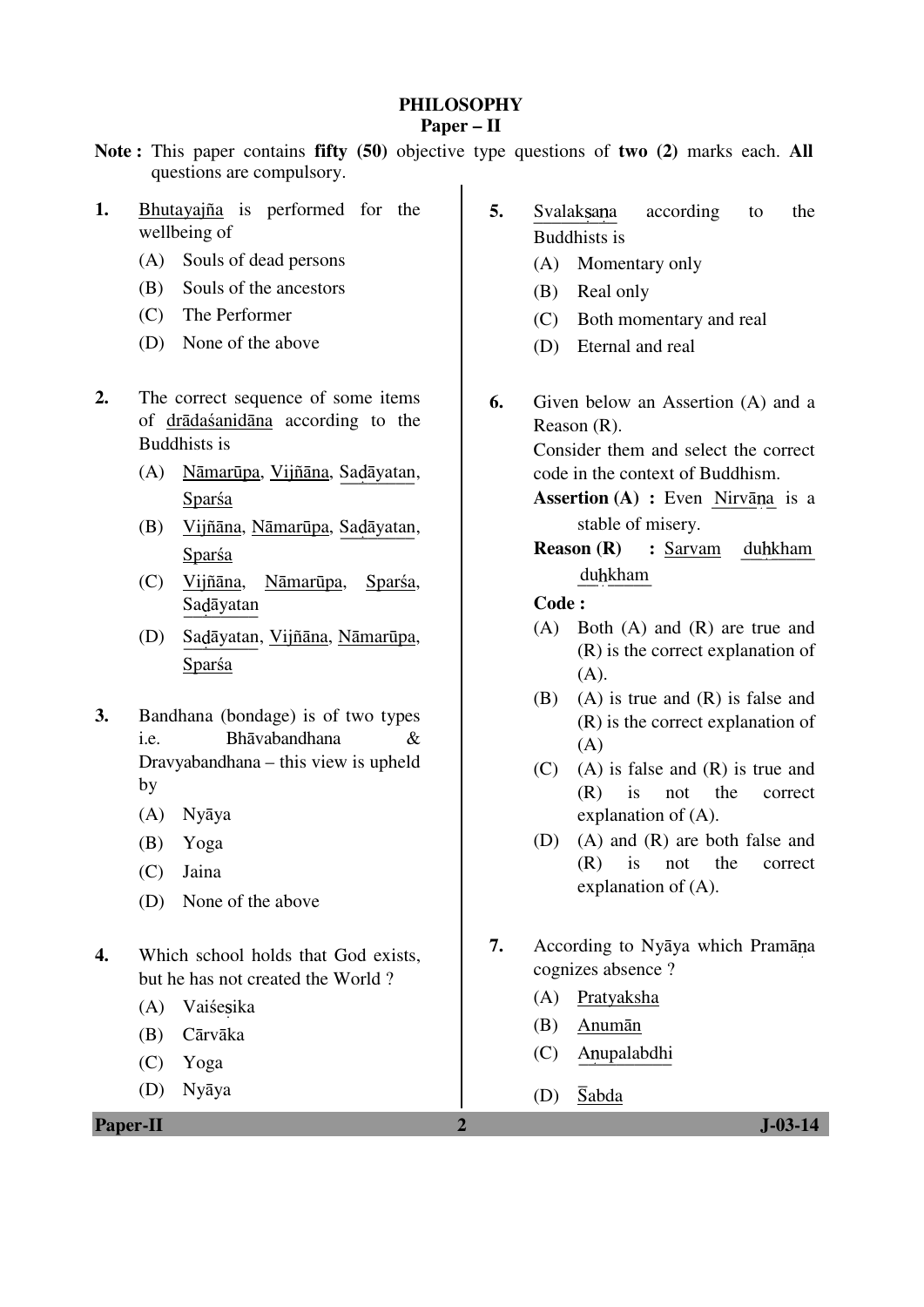# ढर्शनशास्त्र

### ¯ÖÏ¿®Ö¯Ö¡Ö **– II**

**नोट:** इस प्रश्नपत्र में **पचास (50)** बह-विकल्पीय प्रश्न हैं । प्रत्येक प्रश्न के **दो (2)** अंक हैं । सभी प्रश्न अनिवार्य हैं ।

- **1.** ×®Ö´®Ö×»Ö×ÜÖŸÖ ´Öë ÃÖê ×ÛúÃÖÛêú µÖÖêÝÖõÖê´Ö Ûêú ×»Ö‹ भतयज्ञ किया जाता है ?
	- $(A)$  मृत व्यक्तियों की आत्माएँ
	- (B) पूर्वजों की आत्माएँ
	- (C) अनुष्ठानकर्त्ता
	- (D) उपर्युक्त में से कोई नहीं
- 2. बौद्धों के अनुसार, द्वादशनिदान के कुछ चरणों का सही अनुक्रम है :
	- $(A)$  नामरूप, विज्ञान, षडायतन, स्पर्श
	- $(B)$  विज्ञान, नामरूप, षडायतन, स्पर्श
	- $(C)$  विज्ञान, नामरूप, स्पर्श, षडायतन
	- (D) षडायतन, विज्ञान, नामरूप, स्पर्श
- **3.** बन्धन दो प्रकार का होता है भावबन्धन और दव्यबन्धन – यह विचार किसका है ?
	- $(A)$  न्याय
	- $(B)$  योग
	- $(C)$  जैन
	- (D) उपर्युक्त में से कोई नहीं
- 4. किस सम्प्रदाय का मानना है कि ईश्वर विद्यमान है, परन्तु उसने विश्व का सृजन नहीं किया है ?
	- $(A)$  वैशेषिक
	- $(B)$  चार्वाक
	- $(C)$  योग
	- $(D)$  न्याय
- 5. बौद्धों के अनुसार स्वलक्षण है
	- $(A)$  केवल क्षणिक
	- (B) केवल वास्तविक/यथार्थ
	- $(C)$  & धणिक और वास्तविकता दोनों
	- (D) शाश्वत और वास्तविक/यथार्थ
- **6.** नीचे अभिकथन (A) और कारण (R) दिए गए हैं । बौद्ध दर्शन के संदर्भ में उन पर विचार करें और सही कोड का चयन करें ।

**अभिकथन (A)** : निर्वाण भी दु:ख की स्थिति है ।

**कारण (R)** : सर्वम् दु:खम् दु:खम् ।

### कोड $\cdot$

- $(A)$   $(A)$  और  $(R)$  दोनों सत्य हैं और  $(R)$ ,  $(A)$  की सही व्याख्या है।
- $(B)$   $(A)$  सत्य है और  $(R)$  असत्य है और  $(R)$ ,  $(A)$  की सही व्याख्या है।
- (C)  $(A)$  असत्य है और  $(R)$  सत्य है और  $(R)$ ,  $(A)$  की सही व्याख्या नहीं है ।
- $(D)$   $(A)$  और  $(R)$  दोनों असत्य हैं और  $(R)$ ,  $(A)$  की सही व्याख्या नहीं है।
- **7.** ®µÖÖµÖ¤ü¿ÖÔ®Ö Ûêú †®ÖãÃÖÖ¸ü, ÛúÖî®Ö ÃÖÖ ¯ÖÏ´ÖÖÞÖ †³ÖÖ¾Ö के ज्ञान का साधन है ?
	- $(A)$  प्रत्यक्ष
	- $(B)$  अनुमान
	- (C) अनुपलब्धि
	- $(D)$  शब्द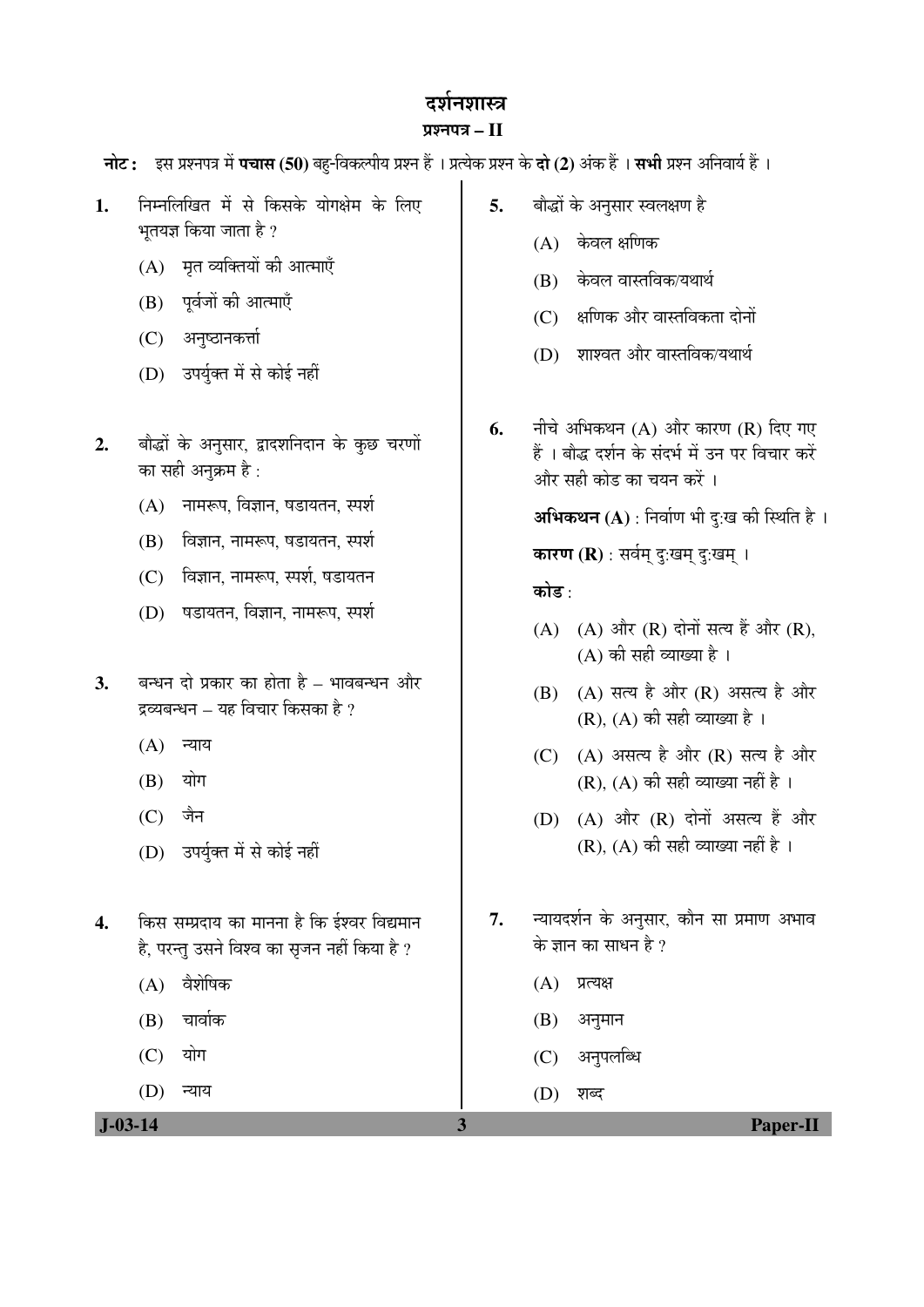- **8.** Which one of the following alternatives is accepted by some schools of Buddhism ?
	- (A) Swatah Pramanya, Partah Apramanya
	- (B) Swatah Pramanya, Swatah Apramanya
	- (C) Partah Pramanya, Swatah Apramanya
	- (D) Partah Pramanya, Partah Apramanya
- **9.** What is the right sequence of five Klesasa, according to Yoga Darshana?
	- (A) Avidyā, Asmitā, Rāga, Dvesa, Abhinivesa
	- (B) Asmitā, Avidyā, Rāga, Dvesa , Abhinivesa
	- (C) Rāga, Asmitā, Avidyā, Dvesa , Abhinivesa
	- $(D)$  Abhinivesa, Rāga, Asmitā, Avidyā, Dvesa,
- **10.** What is the link between Brahman and World, according to Sri Aurobindo ?
	- (A) Mind
	- (B) Higher Mind
	- (C) Illumined Mind
	- (D) Supermind
- **11.** Which one of the following is the basis of law of Karma, according to Vedic tradition ?
	- (A) God
	- (B) Nature
	- (C) Human Being
	- (D) Rit
- **12.** Which one is not a Cittavrithi ?
	- $(A)$  Smrti
	- (B) Viparyaya
	- (C) Vitarka
	- $(D)$  Pramāna

**Paper-II** J-03-14

- **13.** In the following example there is Hetvabhāsa which is known as : 'Sabda is eternal because there is Sabdatva in it',
- (A) Sādhāraņa anekānītika
- (B) Asādhārana anekāntika
- (C) Anupasamhāri anekāntika
	- (D) None of the above
- **14.** The concept of Jivan-Mukta is the ideal of
	- (A) Mimāmsā
	- (B) Dvaita-Vedanta
	- (C) Visista-Advaita
	- (D) Advaita-Vedanta
- **15.** What is the correct sequence in evolutionary process of mind to supermind, according to Sri Aurobindo ?
	- (A) Illumined mind, Higher mind, Intuitive mind, Overmind and Supermind
	- (B) Higher mind, Illumined mind, Intuitive mind, Overmind and Supermind
	- (C) Intuitive mind, Overmind, Supermind, Higher mind, Illumined mind
	- (D) Supermind, Highermind, Illumined mind, Intuitive mind and Overmind
- **16.** Who according to Sri Aurobindo, is the father of ignorance ?
	- (A) Supermind
	- (B) Overmind
	- (C) Illumined mind
	- (D) Intuitive mind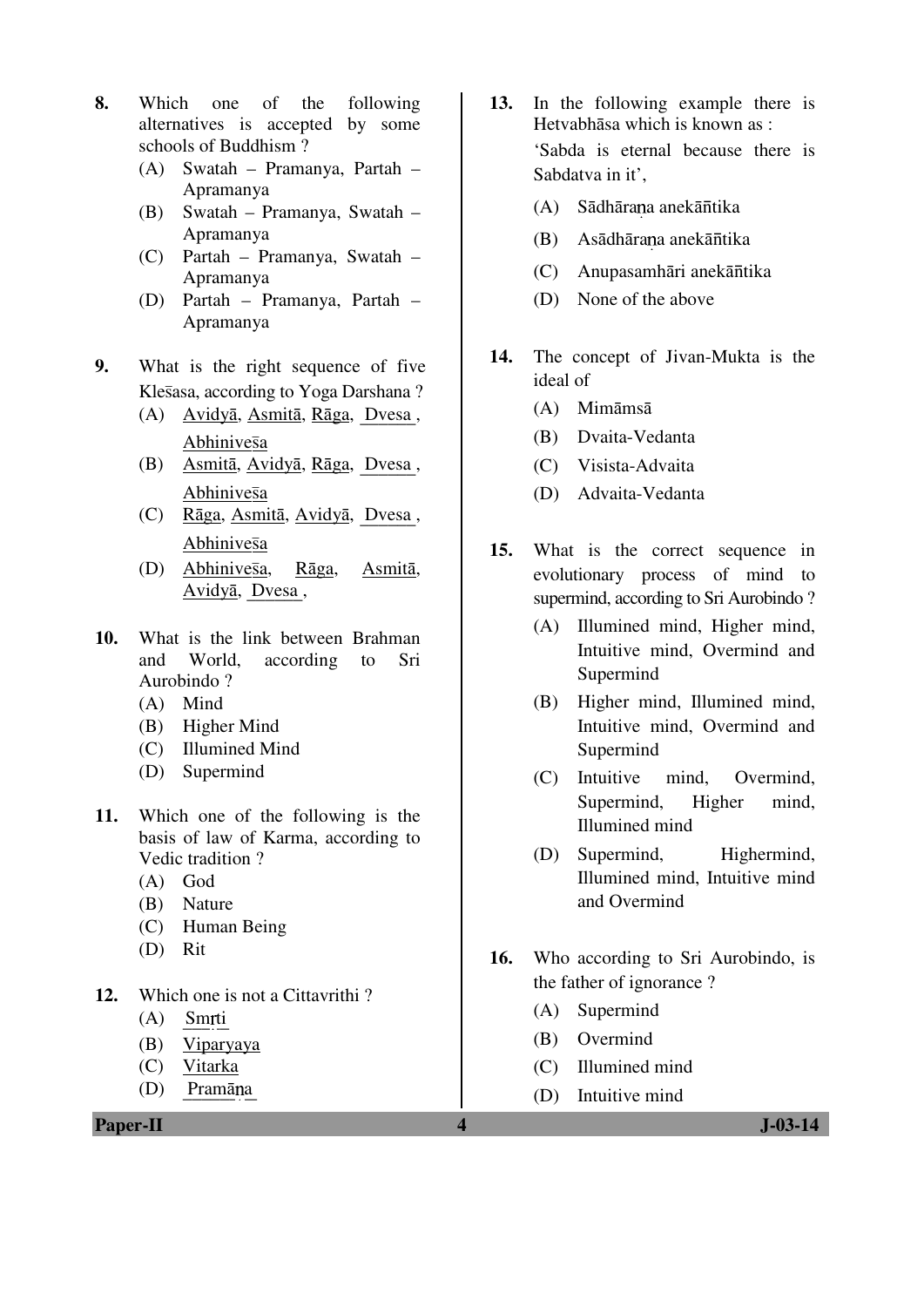- **8.** ×®Ö´®Ö×»Ö×ÜÖŸÖ ´Öë ÃÖê ÛúÖî®Ö ÃÖÖ ‹Ûú ×¾ÖÛú»¯Ö कतिपय बौद्ध-मत में स्वीकार्य है ?
	- $(A)$  स्वत:-प्रामाण्य, परत:-अप्रामाण्य ।
	- (B) स्वत:-प्रामाण्य, स्वत:-अप्रामाण्य ।
	- (C) परत:-प्रामाण्य, स्वत:-अप्रामाण्य ।
	- (D) परत:-प्रामाण्य, परत:-अप्रामाण्य ।
- 9. योग दर्शन के अनुसार, पाँच क्लेशों का सही क्रम क्या हैं ?
	- $(A)$  अविद्या, अस्मिता, राग, द्वेष, अभिनिवेश
	- (B) अस्मिता, अविद्या, राग, द्वेष, अभिनिवेश
	- (C) राग, अस्मिता, अविद्या, द्वेष, अभिनिवेश
	- (D) अभिनिवेश, राग, अस्मिता, अविद्या, द्वेष
- 10. श्री अरविन्द के अनुसार, ब्रह्म एवं जगत् के मध्य कडी क्या है ?
	- $(A)$  मन
	- (B) उच्चतर मन
	- $(C)$  प्रदीप्त मन
	- (D) अतिमन
- 11. वैदिक परम्परा के अनुसार, कर्म नियम का आधार निम्नलिखित में से कौन सा एक है ?
	- $(A)$  ईश्वर
	- (B) प्रकृति
	- $(C)$  मनुष्य
	- $(D)$  ऋत
- 12. निम्नलिखित में से किसकी गणना चित्तवृत्ति के अन्तर्गत नहीं होती है ?
	- $(A)$  स्मृति
	- $(B)$  विपर्यय
	- $(C)$  वितर्क
	- (D) प्रमाण

13. निम्नलिखित उदाहरण में हेत्वाभास है जिसे इस रूप में जाना जाता है $\cdot$ 

'शब्द नित्य है क्योंकि उसमें शब्दत्व है ।'

- $(A)$  साधारण अनेकान्तिक के रूप में
- $(B)$  । असाधारण अनेकान्तिक के रूप में
- (C) अनुपसंहारी अनेकान्तिक के रूप में
- (D) उपरोक्त में से कोई नहीं
- 14. जीवन-मुक्त की अवधारणा निम्नलिखित का आदर्श है $\,$  :
	- $(A)$  मीमांसा
	- $(B)$  द्वैत-वेदान्त
	- (C) विशिष्टा-द्वैत
	- (D) अद्वैत-वेदान्त
- 15. मन से अतिमन तक विकास की प्रक्रिया का सही क्रम श्री अरविन्द के अनुसार क्या है ?
	- $(A)$  प्रदीप्त मन, उच्चतर मन, अन्तर्मासिक मन. उर्ध्वमन एवं अतिमन
	- (B) उच्चतर मन, प्रदीप्त मन, अन्तर्मासिक मन, उर्ध्वमन एवं अतिमन
	- (C) अन्तर्मासिक मन, उर्ध्वमन, अतिमन, उच्चतर मन, प्रदीप्त मन
	- (D) अतिमन, उच्चतर मन, प्रदीप्त मन, अन्तर्मासिक मन एवं उर्ध्वमन
- 16. श्री अरविन्द के अनुसार, अज्ञान का जनक कौन है ?
	- $(A)$  अतिमन
	- $(B)$  उर्ध्वमन
	- $(C)$  प्रदीप्तमन
	- (D) अन्तर्मासिक मन
- **J-03-14 5 Paper-II**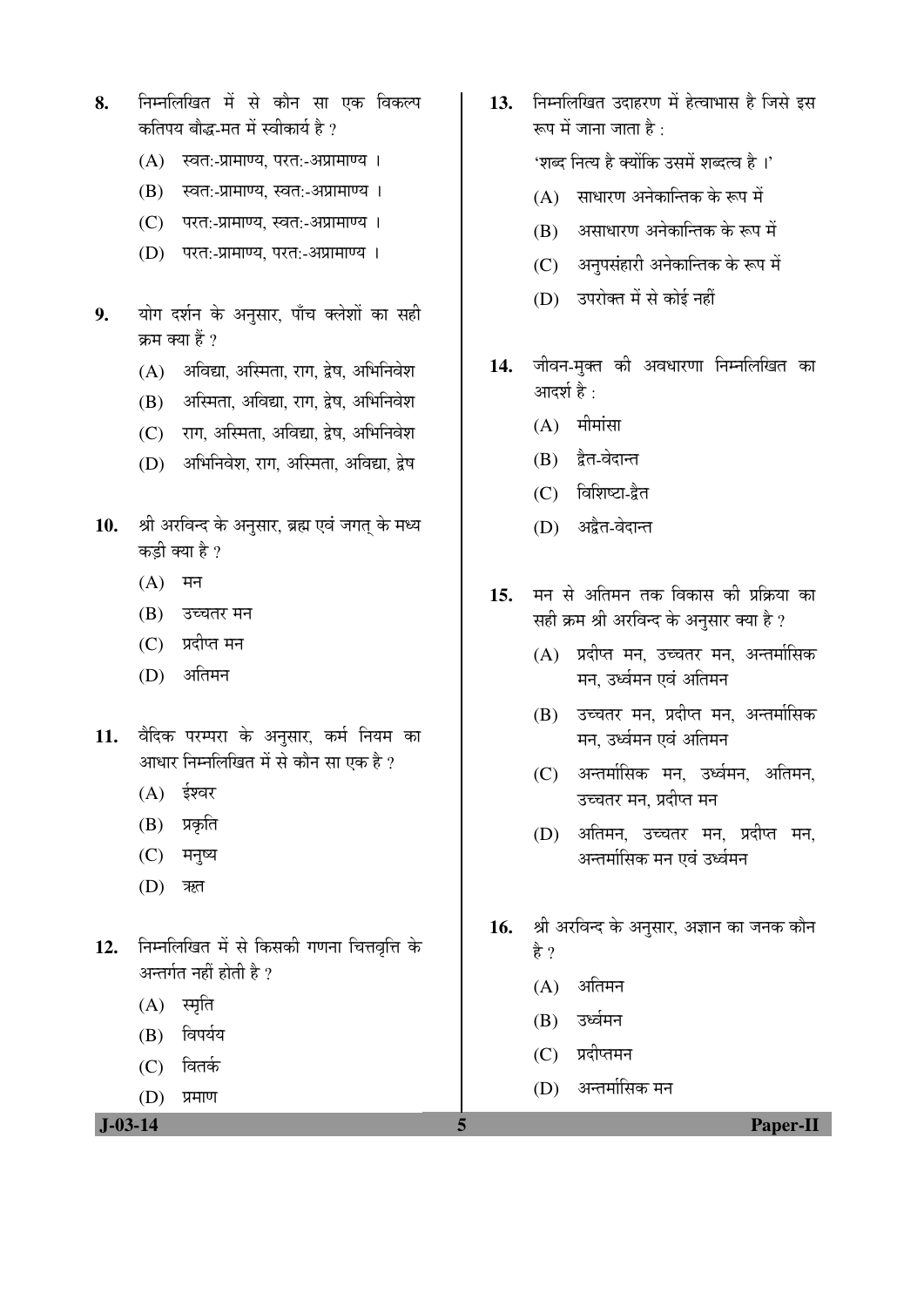- **17.** Who has propounded ultimate reality as supra-ethical ?
	- (A) Nietzsche
	- (B) Gandhi
	- (C) Sri Aurobindo
	- (D) K.C. Bhattacharya
- **18.** What is the right sequence of triple process of evolution, according to Sri Aurobindo ?
	- (A) Heightening, Widening and Integration
	- (B) Widening, Heightening and Integration
	- (C) Integration, Heightening and Widening
	- (D) None of the above
- 19. According to Mimāmsā, the validity of knowledge is
	- (A) Intrinsic
	- (B) Extrinsic
	- (C) Both Intrinsic and Extrinsic
	- (D) Neither Intrinsic nor Extrinsic
- **20.** According to Kumaril the relation of genes with individual is known as
	- (A) Identity indifference
	- (B) External relation
	- (C) Inseparable relation
	- (D) All the three

**Paper-II 6 J-03-14** 

**21.** Match the following by using the code below :

|     |               | $List-I$                |                               | $List - II$ |                                    |
|-----|---------------|-------------------------|-------------------------------|-------------|------------------------------------|
|     |               | (Thinker)               |                               |             | (Doctrine)                         |
|     |               |                         |                               |             | a. Vivekananda i. Surplus in man   |
|     | b. Tagore     |                         |                               |             | ii. Universal                      |
|     |               |                         |                               |             | religion                           |
|     |               |                         |                               |             | c. Sri Aurobindo iii. Neo-Buddhism |
|     |               |                         |                               |             | d. Ambedkar iv. Purnādvaita        |
|     | <b>Codes:</b> |                         |                               |             |                                    |
|     |               | a                       | $\mathbf b$<br>$\overline{c}$ |             | $\mathbf d$                        |
| (A) |               | $\overline{\mathbf{u}}$ | $i$ iv                        |             | iii                                |
|     |               | $(B)$ i iv              |                               | ii          | iii                                |
|     | $(C)$ iv      |                         | ii                            | iii         | $\mathbf{i}$                       |
| (D) |               | iii                     | $i$ $ii$                      |             | iv                                 |
|     |               |                         |                               |             |                                    |

- **22.** Who has propounded that 'Religion is not meant for empty belly' ?
	- (A) Radhakrishnan
	- (B) Tagore
	- (C) Krishnamurti
	- (D) Vivekananda
- **23.** Who has propounded that matter and spirit are the lowest and highest terms of the same existence ?
	- (A) Gandhi
	- (B) Sankara
	- (C) Tagore
	- (D) Sri Aurobindo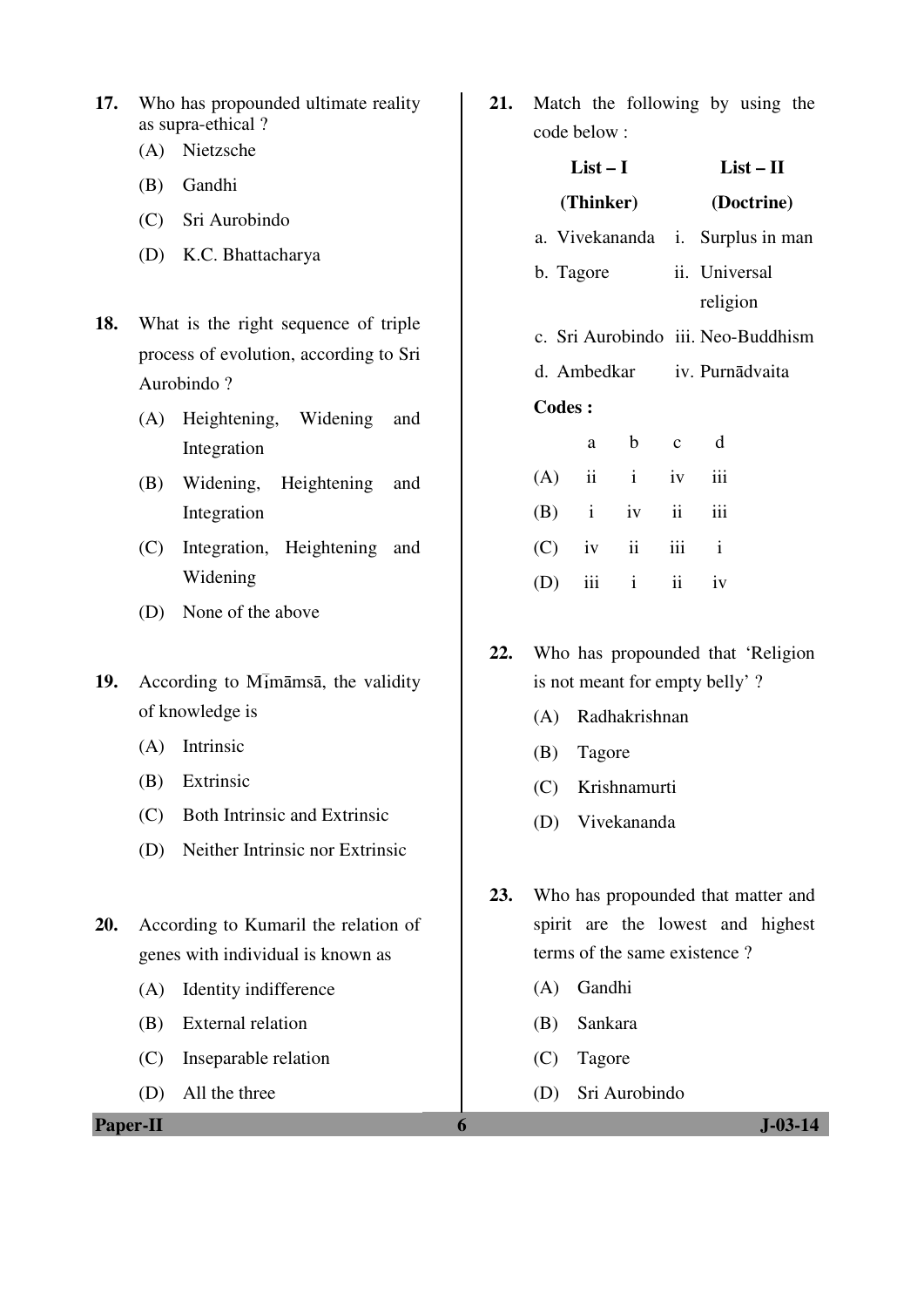|                      | 17. परमसत को अतिनैतिक के रूप में किसने |  |  |
|----------------------|----------------------------------------|--|--|
| प्रतिपादित किया है ? |                                        |  |  |

- $(A)$  नीत्शे
- $(B)$  गाँधी
- (C) श्री अरविन्द
- (D) के.सी. भड़ाचार्य
- 18. श्री अरविन्द के अनुसार, विकास की त्रिविध प्रक्रिया का सही क्रम क्या है ?
	- $(A)$  उर्ध्वीकरण, विस्तारण एवं समाकलन
	- (B) विस्तारण, उर्ध्वीकरण एवं समाकलन
	- (C) समाकलन, उर्ध्वीकरण एवं विस्तारण
	- (D) उपर्युक्त में कोई नहीं
- 19. मीमांसा के अनुसार, ज्ञान का प्रामाण्य है
	- $(A)$  स्वत:
	- $(B)$  परत:
	- (C) स्वत: और परत: दोनों
	- $(D)$  न स्वत: न ही परत:
- 20. कुमारिल के अनुसार जाति का व्यक्ति से संबंध जाना जाता है
	- $(A)$  भेदाभेद सम्बन्ध
	- $(B)$  बहिर्रंग सम्बन्ध
	- (C) अयुतसिद्ध सम्बन्ध
	- $(D)$  सभी तीन

21. निम्नलिखित को नीचे प्रदत्त कूट के आधार पर सुमेलित कीजिये :

| सूची – I |       |  |  |  |                                                                                                                            |                                                                                                                                                        |
|----------|-------|--|--|--|----------------------------------------------------------------------------------------------------------------------------|--------------------------------------------------------------------------------------------------------------------------------------------------------|
|          |       |  |  |  |                                                                                                                            |                                                                                                                                                        |
|          |       |  |  |  |                                                                                                                            |                                                                                                                                                        |
|          |       |  |  |  |                                                                                                                            |                                                                                                                                                        |
|          |       |  |  |  |                                                                                                                            |                                                                                                                                                        |
|          |       |  |  |  |                                                                                                                            |                                                                                                                                                        |
|          |       |  |  |  |                                                                                                                            |                                                                                                                                                        |
|          |       |  |  |  |                                                                                                                            |                                                                                                                                                        |
|          |       |  |  |  |                                                                                                                            |                                                                                                                                                        |
|          |       |  |  |  |                                                                                                                            |                                                                                                                                                        |
|          |       |  |  |  |                                                                                                                            |                                                                                                                                                        |
|          |       |  |  |  |                                                                                                                            |                                                                                                                                                        |
|          | कूट : |  |  |  | d. अम्बेडकर iv. पूर्णाद्वैत<br>a b c d<br>$(A)$ ii i iv iii<br>$(B)$ i iv ii iii<br>$(C)$ iv ii iii i<br>$(D)$ iii i ii iv | सूची – II<br>(चिन्तक) (सिद्धांत)<br>a. विवेकानन्द i. मनुष्य में अतिरिक्तता<br>b. टैगोर         ii.   सार्वभौम धर्म<br>c. श्री अरविन्द iii. नव-बौद्धवाद |

- 22. यह किसने प्रतिपादित किया है कि 'खाली पेट वाले के लिये धर्म निरर्थक है' ?
	- $(A)$  राधाकृष्णन्
	- $(B)$  टैगोर
	- $(C)$  कृष्णमूर्ति
	- (D) विवेकानन्द
- 23. यह किसने प्रतिपादित किया है कि जड़ एवं आत्मतत्त्व एक ही सत्ता की निम्नतम और उच्चतम अवस्थाएँ हैं ?
	- $(A)$  गाँधी
	- $(B)$  शंकर
	- $(C)$  टैगोर
	- (D) श्री अरविन्द

 **J-03-14 7 Paper-II**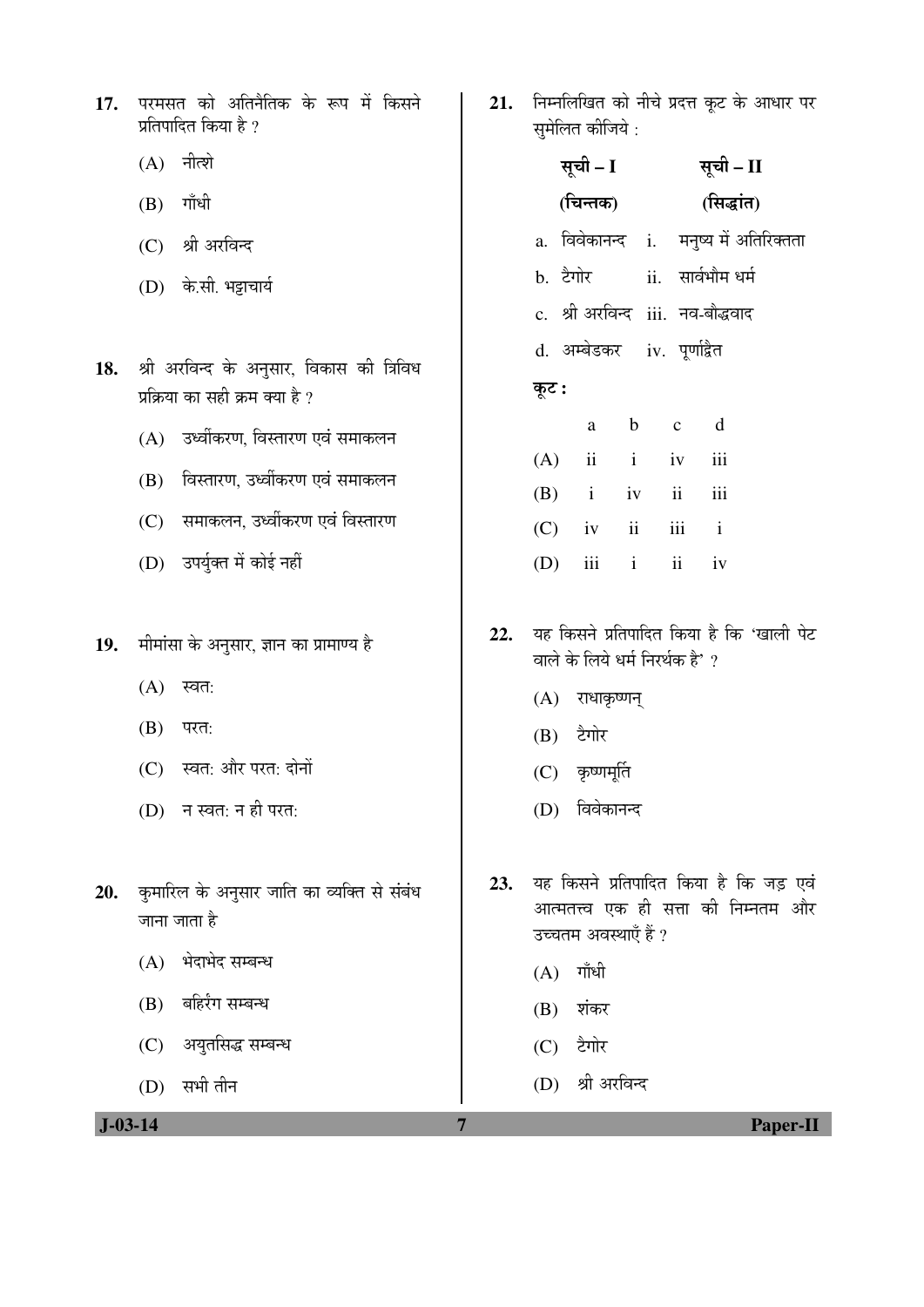**24.** Match the List – I with List – II and choose correct answer from the code given below :

|     | $List-I$      |           |                     |              |                           | $List - II$                          |  |
|-----|---------------|-----------|---------------------|--------------|---------------------------|--------------------------------------|--|
|     |               | (Authors) |                     |              | (Texts)                   |                                      |  |
|     | a. Gandhi     |           |                     | i.           |                           | The Human                            |  |
|     |               |           |                     |              | Cycle                     |                                      |  |
|     |               |           |                     |              |                           | b. Sri Aurobindo ii. My Experiments  |  |
|     |               |           |                     |              |                           | with Truth                           |  |
|     | c. Tagore     |           |                     |              |                           | iii. The<br>Hindu                    |  |
|     |               |           |                     |              |                           | View of Life                         |  |
|     |               |           |                     |              |                           | d. Radhakrishnan iv. The Religion of |  |
|     |               |           |                     |              | Man                       |                                      |  |
|     | <b>Codes:</b> |           |                     |              |                           |                                      |  |
|     |               | a         | b                   | $\mathbf{c}$ | d                         |                                      |  |
| (A) |               |           | $ii$ $i$            | iv           | iii                       |                                      |  |
| (B) | $\mathbf{i}$  |           | $\mathbf{ii}$<br>iv |              | $\overline{\mathbf{iii}}$ |                                      |  |
| (C) |               | iii       | $\ddot{\mathbf{i}}$ | $\mathbf{i}$ | iv                        |                                      |  |
| (D) |               | ii        | iii                 | iv           | $\mathbf{i}$              |                                      |  |

- **25.** Who said that 'Concepts without percepts are empty and percepts without concepts are blind'?
	- (A) Kant
	- (B) Locke
	- (C) Berkeley
	- (D) Spinoza
- **26.** Which of the followings are considered as NOT primary qualities ?
	- (A) Solidity and Extension
	- (B) Figure and Motion
	- (C) Rest and Number
	- (D) Colour and Sound

**Paper-II 8 J-03-14** 

**27.** Consider the 'Assertion' (A) and 'Reason' (R) and mark the correct option in the light of ontological argument. Assertion (A) : God exists as an

absolutely perfect being.

**Reason (R)** : Perfection does not entail existence.

#### **Codes :**

- (A) (A) and (R) both are true and (R) provides correct explanation of (A).
- (B) (A) and (R) both are false and (R) does not provides correct explanation of (A).
- (C) (A) is true and (R) is false and (R) does not provide correct explanation of (A).
- (D) (A) is false and (R), is true and (R) does not provide correct explanation of (A).
- **28.** Choose the correct order of hierarchy of sciences according to Plato.
	- (A) Arithmetic, Geometry, Astronomy, Harmonics and **Dialectics**
	- (B) Dialectics, Arithmetic, Astronomy, Harmonics and Geometry
	- (C) Dialectics, Astronomy, Arithmetic, Geometry and **Harmonics**
	- (D) Arithmetic, Astronomy, Diabetics, Geometry and **Harmonics**
- **29.** Which of the Philosophers noted below belong to Milesian School ? Make the correct code :
	- 1. Thales 2. Anaximander
	- 3. Parmenides 4. Anaximanes **Codes :**
	- $(A)$  2 and 3
	- (B) 1, 2 and 4
	- $(C)$  2 and 4
	- (D) All of the above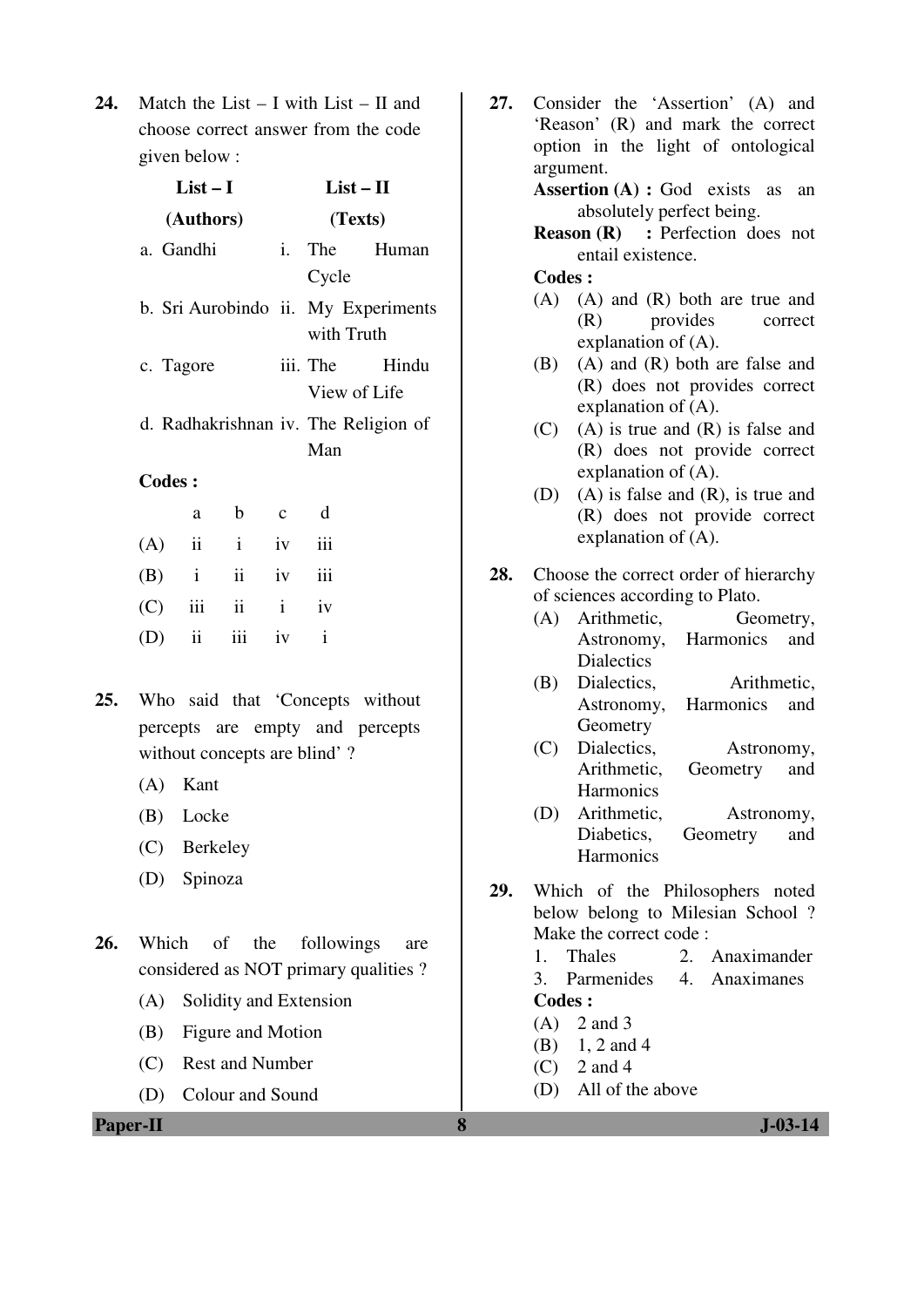24. सूची – I को सूची – II से सुमेलित करें तथा प्रदत्त कट के आधार पर सही उत्तर चनें:

|     |          | सूची – I                                                                               |  |  | सूची - II                                                                                          |  |  |  |
|-----|----------|----------------------------------------------------------------------------------------|--|--|----------------------------------------------------------------------------------------------------|--|--|--|
|     |          | (लेखक)                                                                                 |  |  | (ग्रन्थ)                                                                                           |  |  |  |
|     |          | a. गाँधी                                                                               |  |  | i.     दि ह्यूमन साइकिल                                                                            |  |  |  |
|     |          | b.  श्री अरविन्द                                                                       |  |  | ii. माई एक्सपरिमेन्ट्स<br>विथ ट्रथ                                                                 |  |  |  |
|     | c. टैगोर |                                                                                        |  |  | iii. दि हिन्दू व्यू ऑफ<br>लाइफ़                                                                    |  |  |  |
|     |          |                                                                                        |  |  | d. राधाकृष्णन् iv. दि रेलिजन ऑफ मैन                                                                |  |  |  |
|     | कूट :    |                                                                                        |  |  |                                                                                                    |  |  |  |
|     |          |                                                                                        |  |  | a b c d                                                                                            |  |  |  |
|     |          | $(A)$ ii iv iii                                                                        |  |  |                                                                                                    |  |  |  |
|     |          | $(B)$ i ii iv iii                                                                      |  |  |                                                                                                    |  |  |  |
|     |          | $(C)$ iii ii iv                                                                        |  |  |                                                                                                    |  |  |  |
|     |          | (D) ii iii iv i                                                                        |  |  |                                                                                                    |  |  |  |
| 25. |          | हैं ।' यह किसका कथन है ?<br>(A) केण्ट<br>(B) लॉक<br>(C) बर्कले<br>(D) स्पिनोजा         |  |  | 'इन्द्रिय संवेदनाओं के बिना बुद्धिविकल्प पंगु है<br>और बुद्धिविकल्पों के बिना इन्द्रिय संवेदन अन्ध |  |  |  |
| 26. |          | समझा जाता है ?<br>(A) सघनता और विस्तार<br>(B) आकृति और गति<br>(C) विश्रान्ति और संख्या |  |  | निम्नलिखित में से किसे प्राथमिक गुण <u>नहीं</u>                                                    |  |  |  |

**27.** अभिकथन (A) और कारण (R) पर विचार करें और सत्तामीमांसीय तर्क के प्रकाश में सही विकल्प का चयन करें । **अभिकथन (A)** : ईश्वर निरपेक्ष पूर्ण सत्ता के रूप में अस्तित्ववान है। **कारण (R)** : पूर्णता के लिये अस्तित्व अपरिहार्य नहीं है । कोड़ $\cdot$  $(A)$   $(A)$  और  $(R)$  दोनों सत्य हैं और  $(R)$ ,  $(A)$  की सही व्याख्या है।  $(B)$   $(A)$  और  $(R)$  दोनों असत्य हैं और  $(R)$ ,  $(A)$  की सही व्याख्या नहीं है। (C)  $(A)$  सत्य है और  $(R)$  असत्य है और  $(R)$ ,  $(A)$  की सही व्याख्या नहीं है। (D)  $(A)$  असत्य है और  $(R)$  सत्य है और  $(R)$ ,  $(A)$  की सही व्याख्या नहीं है। 28. प्लेटो के अनुसार, विज्ञानों के अधिक्रम का सही क्रम बताइए ।  $(A)$  गणित, ज्यामिति, खगोलविज्ञान, संनाद-विश्लेषण और तर्कशास्त्र  $(B)$  तर्कशास्त्र, गणित, खगोलविज्ञान, संनाद-विश्लेषण और ज्यामिति (C) तर्कशास्त्र, खगोलविज्ञान, गणित, ज्यामिति और संनाद-विश्लेषण (D) गणित, खगोलविज्ञान, तर्कशास्त्र. ज्यामिति और संनाद-विश्लेषण 29. निम्नलिखित में से माइलेशियन सम्प्रदाय के दार्शनिक कौन हैं ? सही कोड पर चिह्न लगाए । 1. थेलिज़ 2. एनैक्सीमेण्डर 3. पर्मनाइडीज 4. एनैक्सीमेनिज़ कूट $:$  $(A)$  2 और 3  $(B)$  1, 2 और 4 (C)  $2 \text{ and } 4$ 

(D) उपर्युक्त सभी

(D) वर्ण और ध्वनि

 **J-03-14 9 Paper-II**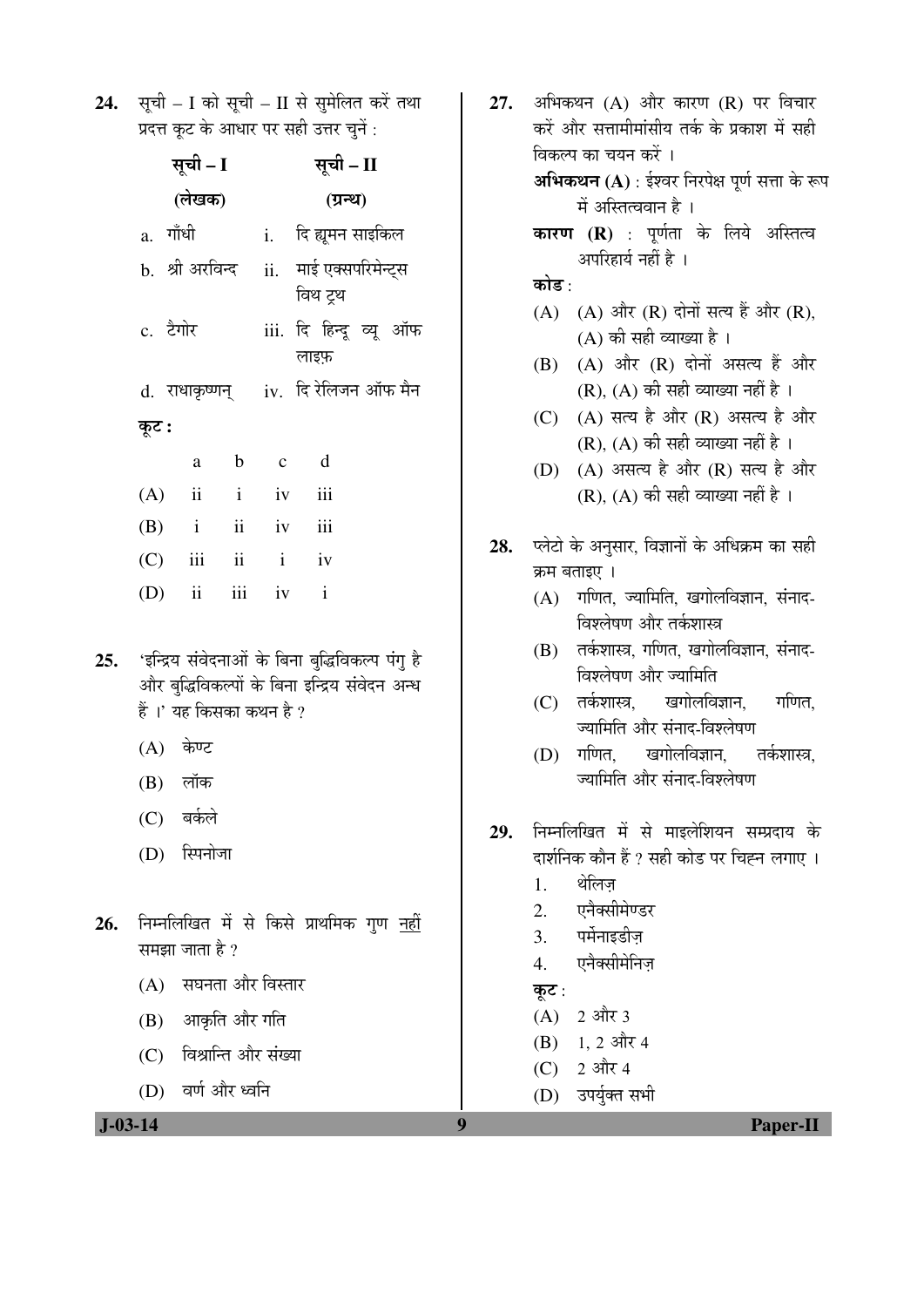- **30.** According to A.J. Ayer statements pertaining to ethics are
	- (A) Cognitive
	- (B) Non-Cognitive
	- (C) Analytic
	- (D) A-prior
- **31.** Match the locus of the universal with its corresponding theory :
	- a. Universal has independent existence i. Aristotelianism
	- b. Universal exists ii. Nominalism only in particulars
	- c. Universals exist iii. Conceptualism in mind
	- d. Universals have iv. Realism neither independent existence nor reside in mind

#### **Codes :**

| a | $b \quad c$       | d |
|---|-------------------|---|
|   | $(A)$ i iii iv ii |   |
|   | $(B)$ iv i iii ii |   |
|   | $(C)$ iv ii iii i |   |
|   | $(D)$ ii iii iv i |   |

- **32.** Which group of the elements mentioned below belongs to substance according to Aristotle ?
	- 1. Universal
	- 2. Qualities
	- 3. Relations
	- 4. An unknown substratum called matter by itself.

#### **Codes :**

- $(A)$  1, 2 and 3
- (B) only 1 and 3
- $(C)$  only 4
- (D) all of the above

**Paper-II** J-03-14

- **33.** Which group of the Philosophers noted below belong to quantitative atomism ? Mark the correct code as given below :
	- 1. Anaxagoras
	- 2. Leucippus
	- 3. Democritus
	- 4. Empedocles

### **Codes :**

- $(A)$  1, 3 and 4
- (B) only 3
- $(C)$  2 and 3
- (D) all of the above
- **34.** The philosophical concept of God as the infinite and Boundless matter was first advocated by
	- (A) Aristotle
	- (B) Anaximander
	- (C) Anselm
	- (D) Heraclitus
- **35.** Select the correct sequence of the Ancient Greek Philosophers mentioned below on the basis of their period
	- (A) Heraclitus, Pythagoras, Democritus, Parmenides
	- (B) Democritus, Heraclitus, Parmenides, Pythagoras
	- (C) Parmenides, Heraclitus, Pythagoras, Democritus
	- (D) Pythagoras, Parmenides, Heraclitus, Democritus
- **36.** The theory 'Ghost in Machine' is related to
	- (A) Official doctrine of mind
	- (B) Theory of Life and Death
	- (C) Spiritual theory of mind
	- (D) Mysticism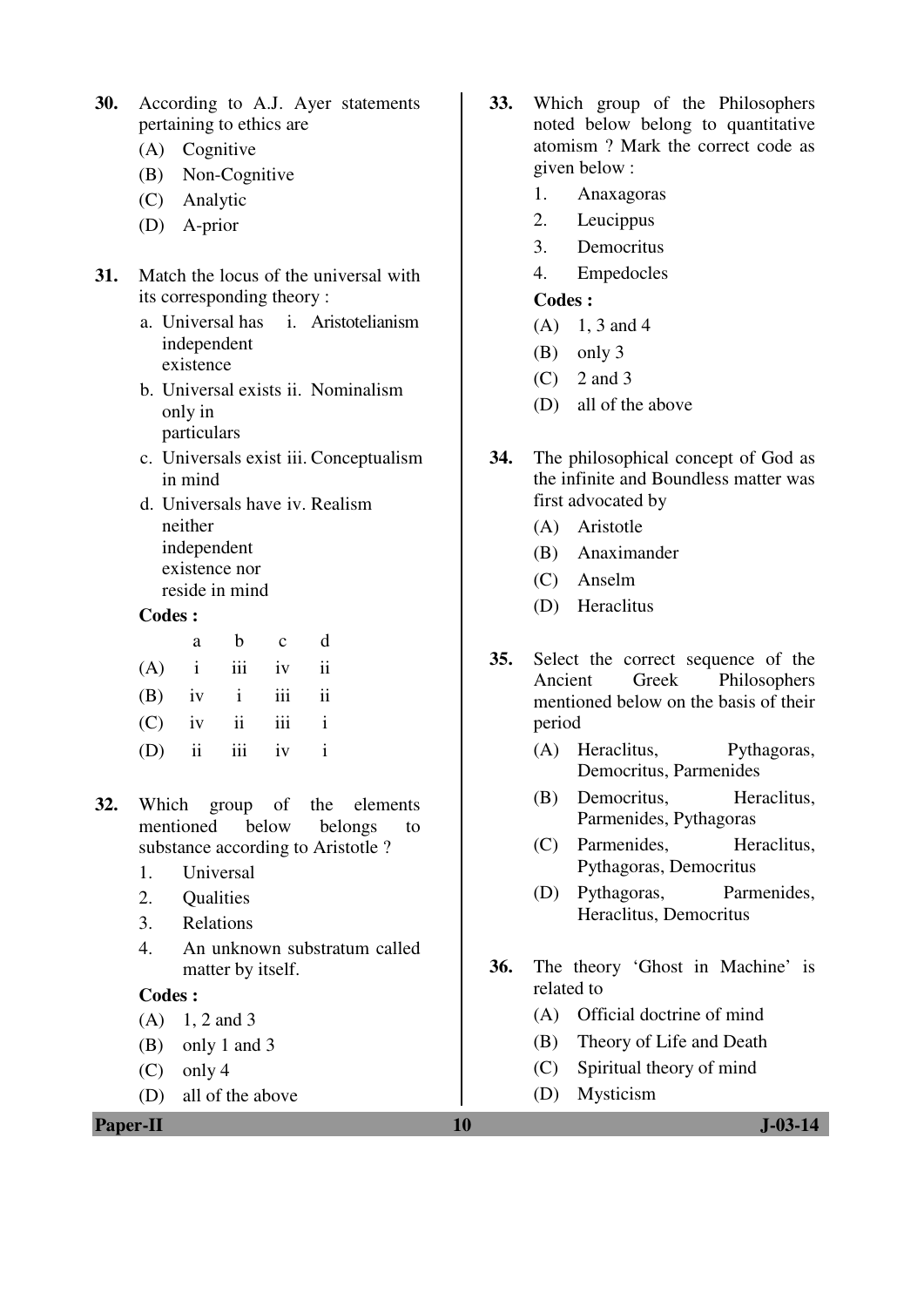```
30. नैतिकता से सम्बन्धित कथन ए.जे. एयर के
अनसार
```
- $(A)$  संज्ञानात्मक
- $(B)$  अ-संज्ञानात्मक
- (C) विश्लेषणात्मक
- (D) प्रागानुभविक
- 31. सामान्य से अधिष्ठान को उसके समवर्ती सिद्धांत के साथ समेलित करें :
	- a. सामान्य का स्वतन्त्र अस्तित्व होता है $\perp$ i. अरस्तूवाद
	- b. सामान्य केवल विशिष्ट में ii. नाममात्रवाद विद्यमान होता है ।
	- c. सामान्य मन में विद्यमान iii. प्रत्ययवाद होता है $\perp$
	- d. सामान्य का न तो स्वतन्त्र iv. वस्तुवाद अस्तित्व होता है न ही यह मन में रहता है $\perp$

कोड :

| a | $b \quad c$       | d |
|---|-------------------|---|
|   | $(A)$ i iii iv ii |   |
|   | $(B)$ iv i iii ii |   |
|   | $(C)$ iv ii iii i |   |
|   | $(D)$ ii iii iv i |   |

- 32. नीचे दिए गए तत्त्वों के समूह में से कौन सा अरस्तु के अनुसार, 'द्रव्य' के अन्तर्गत आता है ?
	- 1. सामान्य
	- $2.$  गुण
	- 3. सम्बन्ध
	- 4. एक अज्ञात अधिष्ठान जो स्वयं में पदार्थ कहलाता है ।

#### कोड $\cdot$

- $(A)$  1, 2 और 3
- (B) केवल 1 और 3
- (C) केवल 4
- (D) उपर्युक्त सभी

```
33. FEHRT ER ATHET AT AUSSES THE THE
परिमाणात्मक परमाणुवाद से सम्बन्ध रखता है ?
 नीचे दिए कोडों में से सही को चिह्नित करें :
```
- 1. एनैक्सागोरस
- 2. लुसीपस
- 3. डेमोक्रिटस
- 4. एम्पीडॉकलेस
- कोड<sup>़</sup>
- $(A)$  1, 3 और 4
- $(B)$  केवल 3
- $(C)$  2 और 3
- (D) उपर्युक्त सभी
- 34. अनन्त और सीमारहित तत्त्व के रूप में ईश्वर के दार्शनिक प्रत्यय की सर्वप्रथम किसने वकालत की थी $\eta$ 
	- $(A)$  अरस्तू
	- (B) एनैक्सीमैंडर
	- $(C)$  एेन्सेलम
	- (D) हेराक्लिट्स
- 35. काल के आधार पर निम्नलिखित प्राचीन ग्रीक दार्शनिकों के सही क्रम का चयन करें :
	- $(A)$  हेराक्लाइटस, पाइथागोरस, डेमोक्रिटस, पार्मेनाइडीज
	- (B) डेमोक्रिटस, हेराक्लाइटस, पार्मेनाइडीज़, पाडथागोरस
	- (C) पार्मेनाइडीज़, हेराक्लाइटस, पाइथागोरस, डेमोक्रिटस
	- (D) पाइथागोरस, पार्मेनाइडीज़, हेराक्लाइटस, .<br>डेमोकिटम
- 36. 'मशीन में प्रेत' सिद्धांत निम्नलिखित में किससे सम्बन्धित है $\overline{v}$ 
	- $(A)$  गन का अधिकारिक सिद्धांत
	- (B) जीवन और मृत्यु का सिद्धांत
	- (C) गन का आध्यात्मिक सिद्धांत
	- (D) रहस्यवाद

 **J-03-14 11 Paper-II**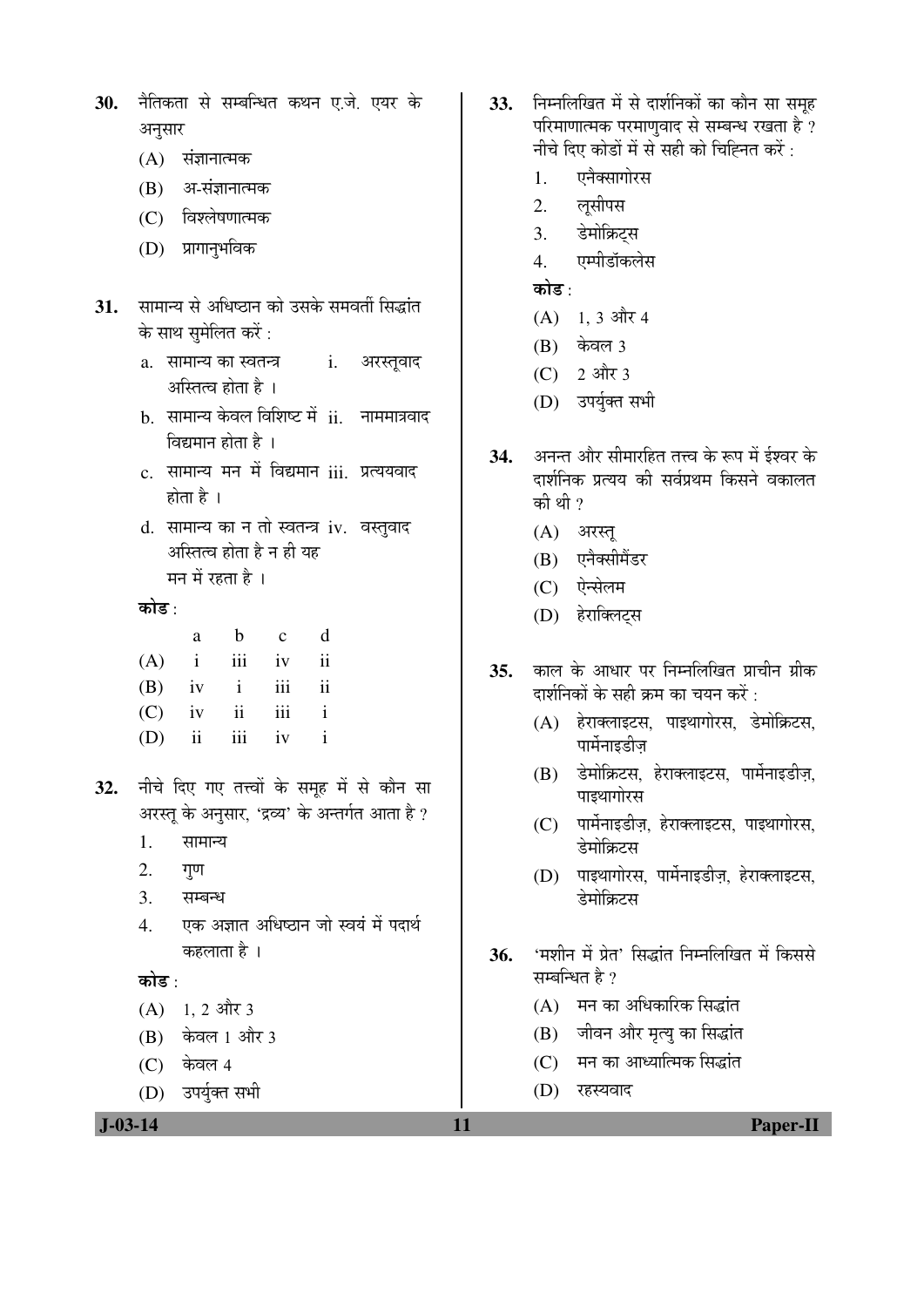**37.** Read undernoted sentences carefully and mark the correct option as given below :

*Sentences* :

- I. Hume makes difference between sensation and perception.
- II. Hume is an idealist
- III. Hume is an idealist, but emparacist too.
- IV. Hume is sceptic and a rationalist too

*Options* :

- (A) I and II are false, but III and IV are true.
- (B) I and II are true, but III and IV are false
- (C) All but I is true.
- (D) All but I is false.
- **38.** What are the three aspects of 'Care' according to Heidegger ?
	- (A) Facticity, Possibility, Falleness
	- (B) Facticity, Attention, Discipline
	- (C) Discipline, Falleness, Possiblity
	- (D) Attention, Facticity, Falleness
- **39.** According to pragmatic theory of **Truth** 
	- (A) Truth is a system of beliefs and it must not disagree with real.
	- (B) Truth must be a copy of Reality and it must not disagree with Reality.
	- (C) Truth must not disagree with reality and it must have workability.
	- (D) An idea is true if it works and if it is a copy of reality.

**40.** Match List – I with List – II and mark the correct option as given below :

#### **List – I List – II** a. Defence of common sense i. Wittgenstein b. Problems of ii. Russell

- Philosophy
- c. The Brown Book iii. Moore
- d. Concept of mind iv. Ryle

#### **Options :**

| a | b c d             |  |
|---|-------------------|--|
|   | $(A)$ iii ii i iv |  |
|   | $(B)$ iv iii ii i |  |
|   | $(C)$ iii ii iv i |  |
|   | $(D)$ i iv iii ii |  |

- **41.** Examine given 'A' (Assertion) and 'R' (Reason) and mark correct option as given below :
	- **Assertion (A) :** According to Berkeley there is no difference in Primary and Secondary qualities.
	- **Reason (R) :** Russell holds that General propositions are never existential.

#### **Options :**

- $(A)$   $(A)$  and  $(R)$  both are true and  $(R)$ provides a correct explanation of  $(A)$ .
- (B) Both (A) and (R) are true and (R) does not provide correct explanation of (A).
- (C) (A) and (R) both are false, but (R) provides correct explanation to  $(A)$ .
- (D) (A) is true and (R) is false, but (R) provides a correct explanation of (A).
- **42.** According to Kant, the two a priori forms of sensibility are
	- (A) World and Soul
	- (B) Soul and God
	- (C) World and God
	- (D) Space and Time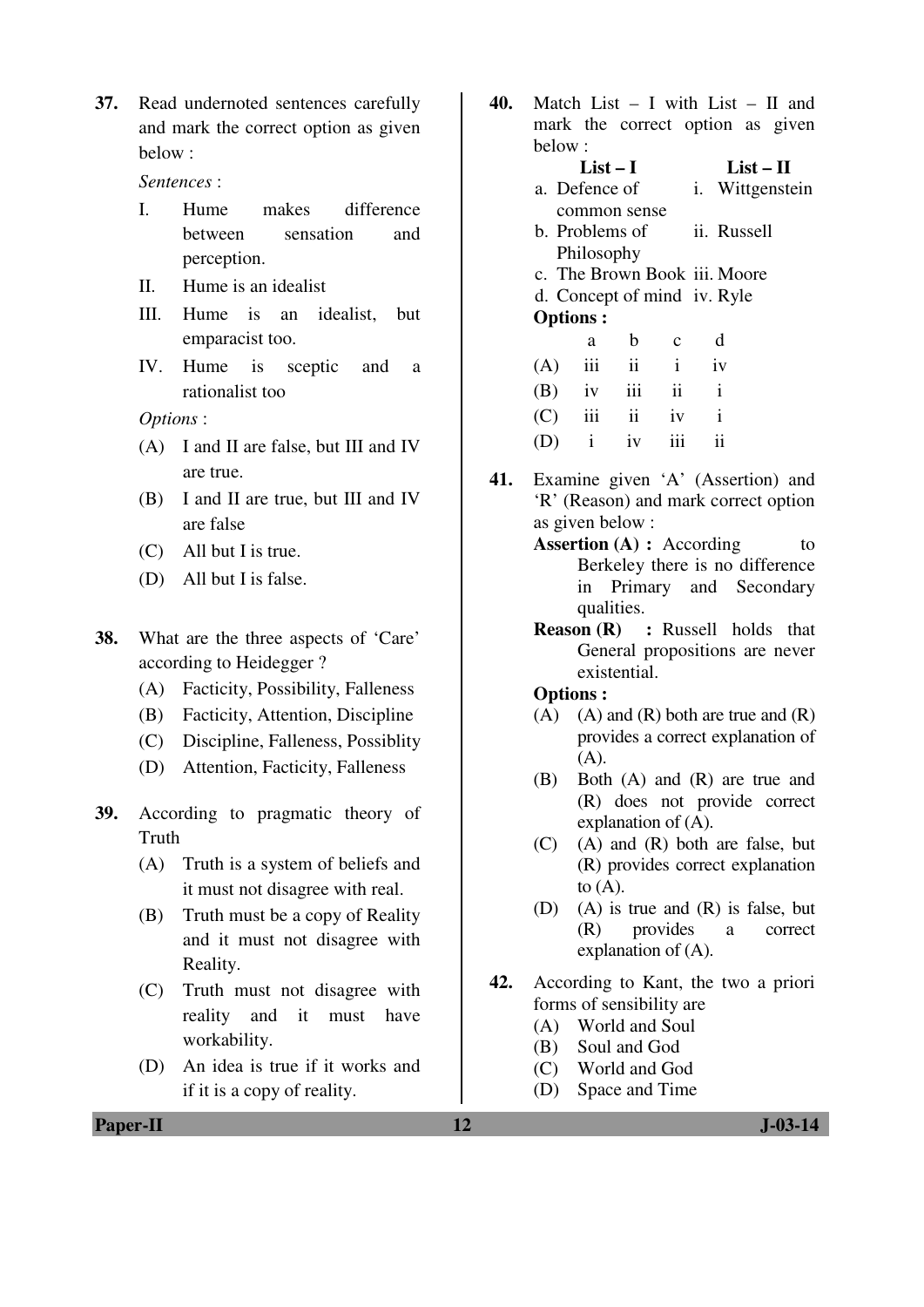37. and fau ana polis and en ander the part of  $\overrightarrow{H}$  से सही विकल्प का चयन करें $\overrightarrow{G}$ 

## वाक्य $\cdot$

- I. ह्यम ने संवेदन और प्रत्यक्ष बोध के बीच भेद किया है ।
- II. ह्यम प्रत्ययवादी है।
- III. ह्यूम प्रत्ययवादी है, परन्तु अनुभववादी भी है ।
- IV. ह्यूम संशयवादी तथा तर्कवादी दोनों हैं ।

#### विकल्प $\, \cdot \,$

- (A) I और II असत्य हैं, परन्तु III और IV सत्य हैं ।
- $(B)$  I और II सत्य हैं, परन्तु III और IV असत्य हैं ।
- (C) I को छोडकर सभी सत्य हैं ।
- (D) I को छोडकर सभी असत्य हैं ।

## 38. हाईडेगर के अनुसार 'केयर' के तीन पक्ष कौन है ?

- $(A)$  ताथ्यिकता, संभाविता, फॉलेनेस
- (B) ताथ्यिकता, अवधान, अनुशासन
- (C) । अनुशासन, फॉलेनेस, संभावित
- (D) अवधान, ताथ्यिकता, फॉलेनेस

39. सत्य के अर्थक्रियापरक सिद्धांत के अनुसार

- $(A)$  सत्य विश्वासों की एक व्यवस्था है और इसे यथार्थ के साथ असहमत नहीं होना चाहिए ।
- (B) सत्य को वस्तुस्थिति की प्रतिलिपि होना चाहिए और यथार्थ के साथ असहमत  $\overline{B}$  and  $\overline{B}$  and  $\overline{B}$
- (C) सत्य को वस्तुस्थिति के साथ असहमत नहीं होना चाहिए और उसे कार्यकारित्व होना चाहिए ।
- (D) एक विचार तभी सत्य होता है जब उसमें ओर जब वह वस्तुस्थिति की प्रतिलिपि कार्यकारित्व हो ।

40. सूची – I को सूची – II के साथ सुमेलित करें और नीचे दिए विकल्पों से सही का चयन करें $\cdot$ 

|          |                   | सूची – I        |                               | सूची – II    |                                        |
|----------|-------------------|-----------------|-------------------------------|--------------|----------------------------------------|
|          |                   |                 |                               |              | a. डिफेंस ऑफ कॉमन-सेंस i.  विटगेंस्टीन |
|          | b. प्रोब्लम्स ऑफ  |                 |                               |              | ii. रसेल                               |
|          | फिलोसफी           |                 |                               |              |                                        |
|          | c.  दि ब्राऊन बुक |                 |                               |              | iii. मूर                               |
|          |                   |                 | d. कांसेप्ट ऑफ माइंड iv. राईल |              |                                        |
| विकल्प : |                   |                 |                               |              |                                        |
|          | a                 |                 | b c d                         |              |                                        |
|          |                   | $(A)$ iii ii i  |                               | iv           |                                        |
|          |                   | $(B)$ iv iii ii |                               | $\mathbf{i}$ |                                        |
|          |                   | $(C)$ iii ii iv |                               | $\mathbf{i}$ |                                        |
|          |                   | $(D)$ i iv iii  |                               | ii           |                                        |

- **41.** नीचे दिए कथनों अभिकथन (A) और कारण (R) का परीक्षण करें और नीचे दिए गए विकल्पों में से सही विकल्प का चुनाव करें : **अभिकथन (A)** : बर्कले के अनुसार, प्राथमिक और गौण गणों के बीच कोई अन्तर नहीं है ।
	- **कारण (R)** : रसेल का मानना है कि सामान्य तर्क वाक्य कभी भी अस्तित्वपरक नहीं होते हैं $\perp$

विकल्प $\cdot$ 

- $(A)$   $(A)$  और  $(R)$  दोनों सत्य हैं और  $(R)$ ,  $(A)$  की सही व्याख्या है।
- $(B)$   $(A)$  और  $(R)$  दोनों सत्य हैं, परन्तु  $(R)$ ,  $(A)$  की सही व्याख्या नहीं है ।
- $(C)$   $(A)$  और  $(R)$  दोनों असत्य है, परन्तु  $(R)$ ,  $(A)$  की सही व्याख्या है।
- $(D)$   $(A)$  सत्य है,  $(R)$  असत्य है, परन्त  $(R)$ ,  $(A)$  की सही व्याख्या है ।
- 42. केण्ट के अनुसार, संवेदना के दो प्रागनुभविक आकार हैं :
	- $(A)$  विश्व और आत्मा
	- (B) आत्मा और ईश्वर
	- (C) विश्व और ईश्वर
	- (D) दिक् और काल

 **J-03-14 13 Paper-II**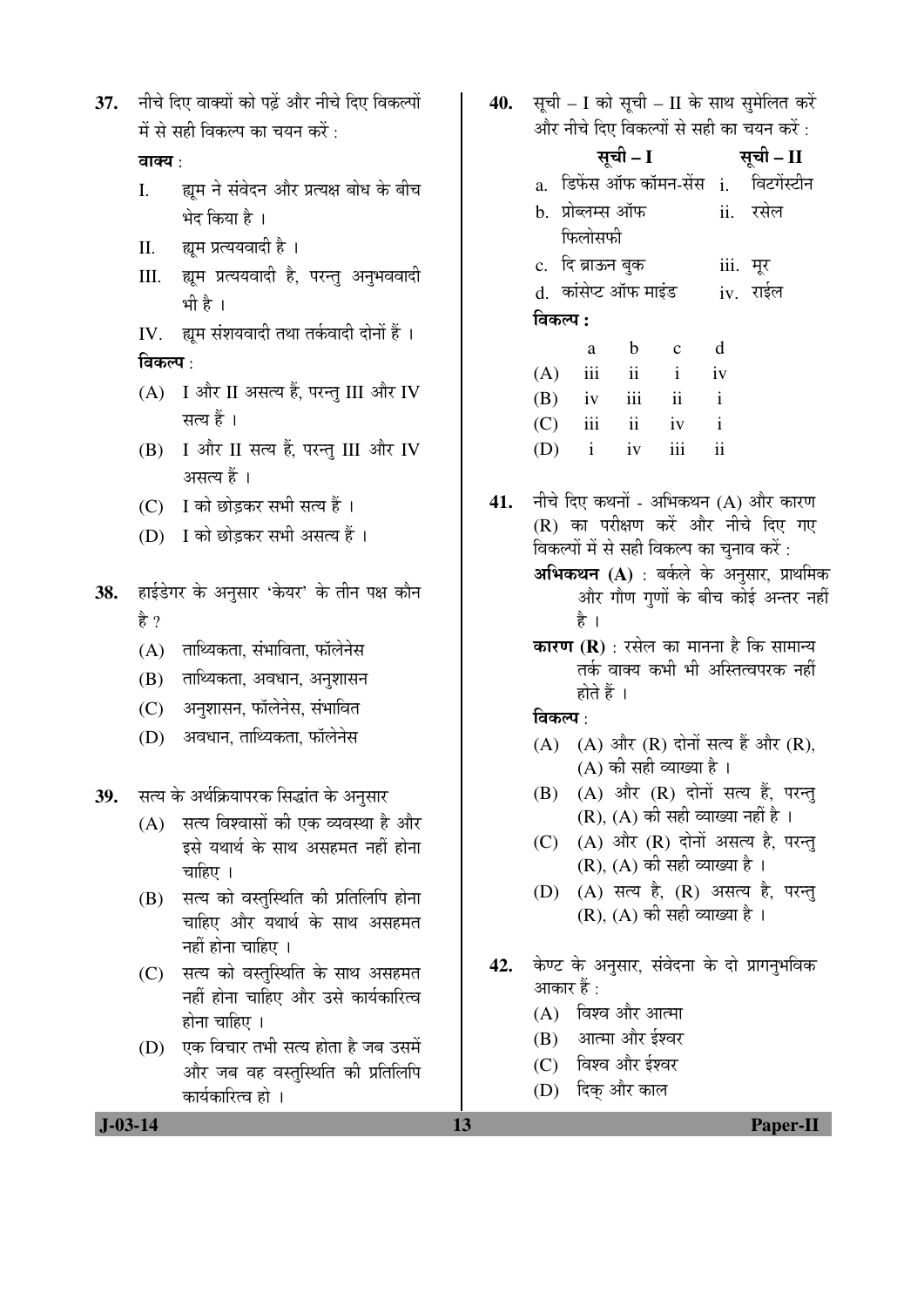- **43.** Which one of the following pairs is correctly matched ?
	- (A) Wittgenstein Philosophy and Analysis
	- (B) C.S. Pierce Critical Philosophy
	- (C) Husserl Meaning and **Use**
	- (D) G.E. Moore Refutation of Idealism
- **44.** Ramanuja's satkhyati is also known as
	- (A) Anirvacaniya Khyati
	- (B) Akhyati
	- (C) Sadasat Khyati
	- (D) Yathartha Khyati
- **45.** The view that 'language has multiple functions to perform' is related to
	- (A) Picture theory of meaning
	- (B) Use theory of meaning
	- $(C)$  Both  $(A)$  and  $(B)$
	- (D) Neither (A) nor (B)
- **46.** According to Carvaka anumana cannot be accepted as a source of knowledge because
	- (A) There is no necessary relation between Paksa and Sādhya
	- (B) There is doubt regarding the knowledge of Paksa
	- (C) Vyāpti cannot be established
	- (D) None of the above
- **47.** Who propounds 'Bhakti' as the main thesis of Gita ?
	- (A) Sankara
	- (B) Rāmānuja
	- (C) Lokmānya Tilak
	- (D) Gandhi
- **48.** Apohavada in Buddhism leads to the development of
	- (A) Nominalism
	- (B) Conceptualism
	- (C) Realism
	- (D) Pragmatism
- **49.** According to Russell, which are of the following have meaning of their own ?
	- (A) Proper names
	- (B) Definite Descriptions
	- (C) Indefinite Descriptions
	- (D) Both (A) and (C)
- **50.** Russell said that his doctrine of logical Atomism is derived from the writings of
	- (A) Schlick
	- (B) Carnap
	- (C) Frege
	- (D) Wittgenstein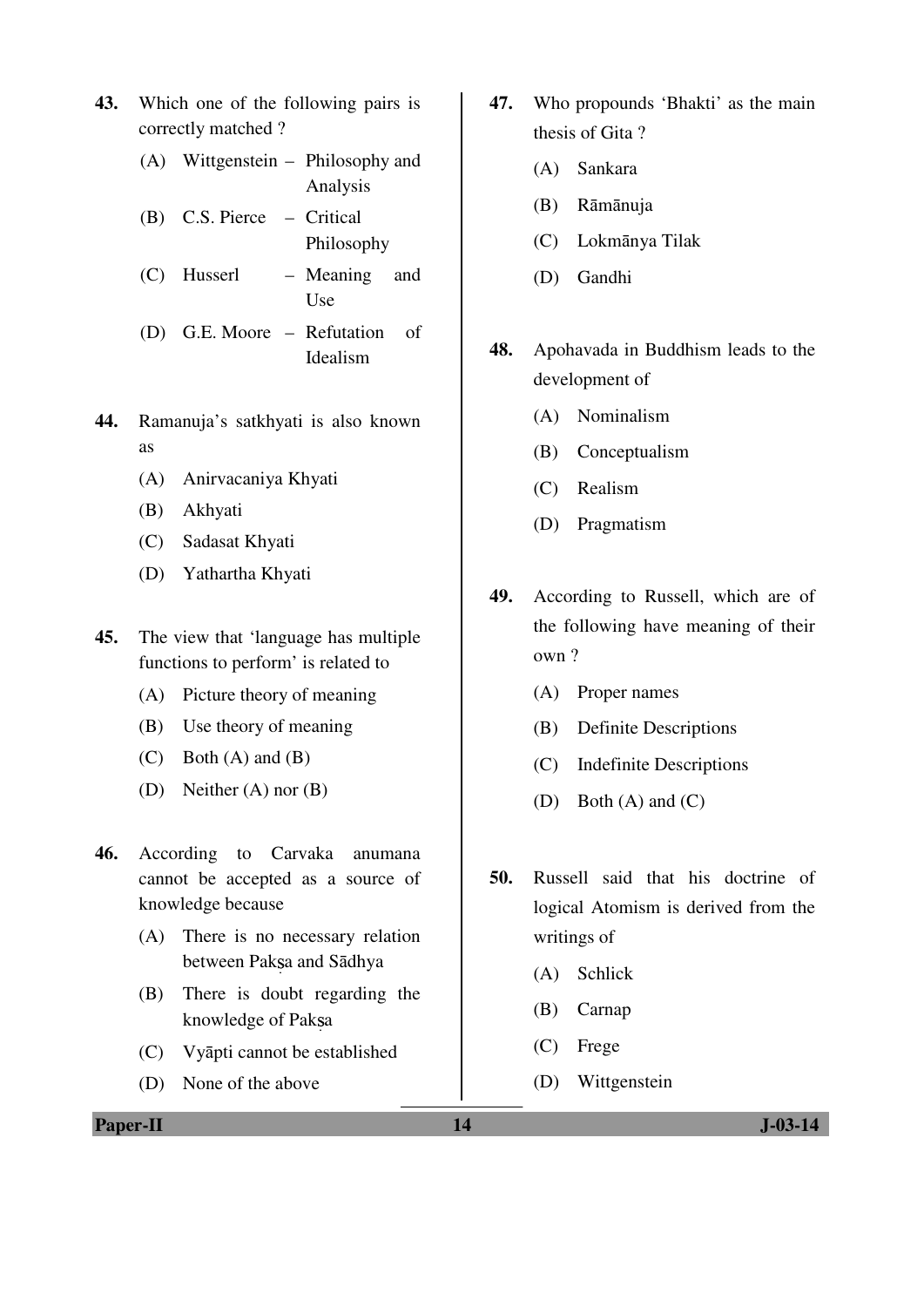- 43. Fiमलिखित में से कौन सा युग्म सही मेलित है ?
	- $(A)$  विट्टगेंस्टीन दर्शन तथा विश्लेषण
	- (B) सी.एस. पीयर्स आलोचनात्मक दर्शन
	- (C) हसरल अर्थ और उपयोग
	- (D) जी.ई. मूर प्रत्ययवाद का खंडन
- 44. रामानुज की सत्ख्याति को निम्नलिखित नाम से भी जाना जाता है $\, \cdot \,$ 
	- $(A)$  अनिर्वचनीय ख्याति
	- $(B)$  अख्याति
	- (C) सदसत् ख्याति
	- (D) यथार्थ ख्याति
- 45. यह विचार कि 'भाषा के अनेक कार्य सम्पादित करने होते हैं $^{\ast}$  – सम्बद्ध है $^{\ast}$ 
	- $(A)$  अर्थ का चित्र सिद्धांत
	- (B) अर्थ का उपयोग सिद्धांत
	- (C) (A) और (B) दोनों
	- $(D)$  न तो  $(A)$  और न  $(B)$
- 46. चार्वाक के अनुसार, ज्ञान प्राप्ति के साधन के रूप में अनुमान को स्वीकार नहीं किया जा सकता है क्योंकि
	- $(A)$  पक्ष तथा साध्य में कोई अनिवार्य सम्बन्ध नहीं है $\perp$
	- (B) पक्ष के ज्ञान के सम्बन्ध में सन्देह है ।
	- $(C)$  व्याप्ति की स्थापना नहीं की जा सकती है ।
	- (D) उपरोक्त में से कोई नहीं ।
- 47. निम्नलिखित विचारकों में से किसने 'भक्ति' को गीता का सर्वप्रमुख सिद्धांत बतलाया है ?
	- $(A)$  शंकर
	- $(B)$  रामानुज
	- $(C)$  लोकमान्य तिलक
	- $(D)$  गाँधी
- 48. बौद्ध-मत के अपोहवाद से निम्नलिखित विकसित होता है:
	- $(A)$  नाममात्रवाद
	- $(B)$  प्रत्ययवाद
	- (C) वस्तुवाद
	- $(D)$  अर्थक्रियावाद
- 49. रसेल के अनुसार, निम्नलिखित में से किसका अपना स्वयं का एक अर्थ है ?
	- $(A)$  व्यक्तिवाचक नाम
	- $(B)$  निश्चित विवरण
	- $(C)$  अनिश्चित विवरण
	- (D) (A) और (C) दोनों
- 50. रसेल ने कहा है कि उनके द्रारा प्रतिपादित तार्किक परमाणुवाद का सिद्धांत निम्नलिखित <u>विद्वान के लेखों से व्युत्पन्न है</u>:
	- $(A)$  शिलक
	- $(B)$  कार्नेप
	- $(C)$  फ्रेगे
	- (D) विट्गेंस्टीन

 **J-03-14 15 Paper-II**